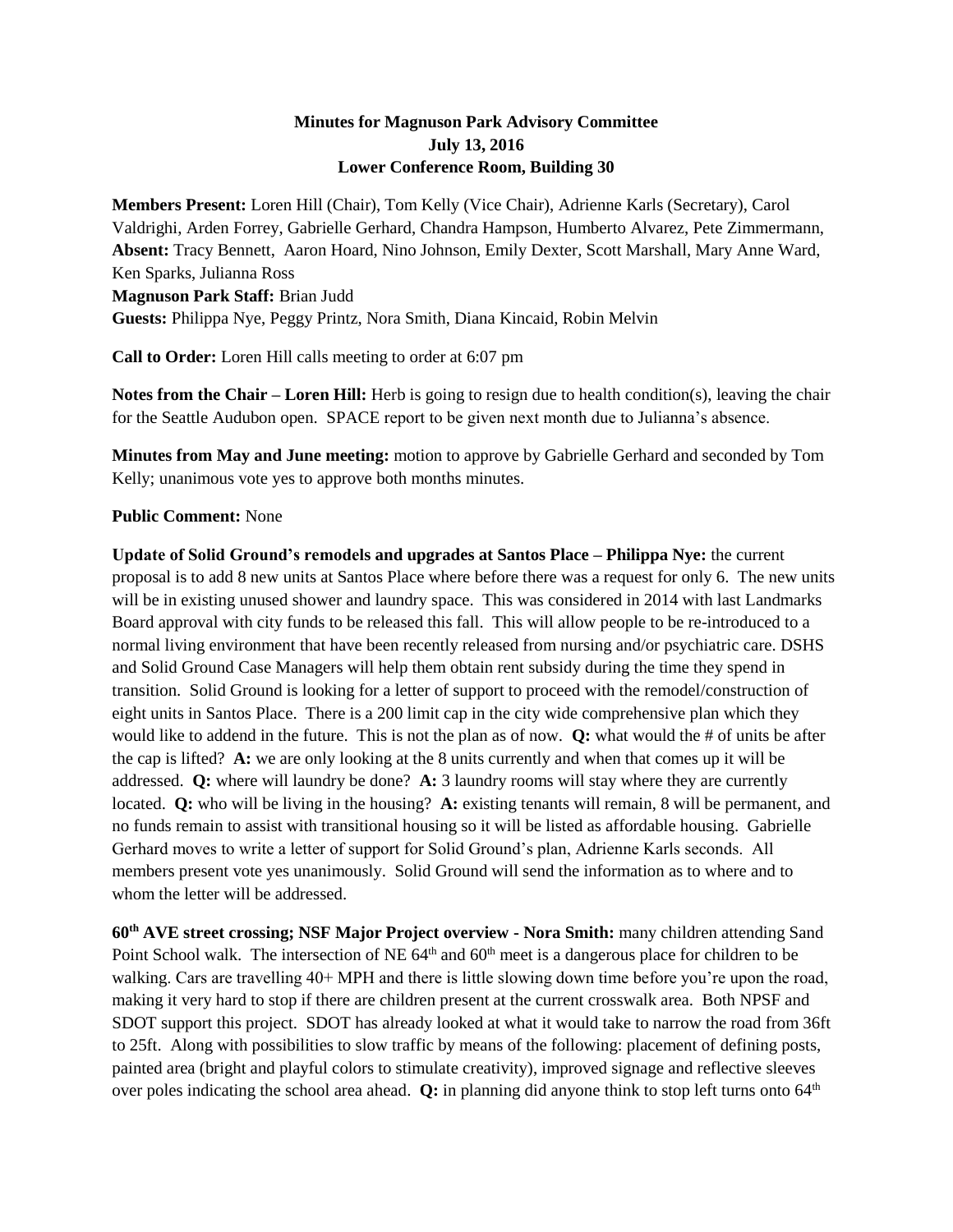from southbound Sandpoint Way NE and change the ability for drivers to use the suicide lane? **A:** speed limits may be changed; looking to coordinate efforts with the surrounding neighborhoods that support this.

**Community Center Update – Carol Valdrighi:** No renovation news. The MCCAC won't be meeting during the rest of summer. Rock the Park started July  $1<sup>st</sup>$  which is filled with youth camps  $3x/day$  20 kids per staff person. Anyone interested in Give Big at \$442.00 donation which goes toward the center's matching funds. **Q:** do you advertise that you're part of Give Big? **A:** unsure but we can look into it for next year. We need advisory council members. We have asked ARC for help months ago but we don't know how or when we are going to address this. There's 60 kids signed up for summer school which ends Aug. 4th. We have asked for an ARC representative to come out and answer some questions as to what their role is and how they function within their organization. ARC is a nonprofit partner who came together in 1977. It was started to establish a way for funds to go into a general pot of money. Strategic planning funds are where they started and now it has grown**. Q:** Does ARC hire? **A:** Possibly, but uncertain. The community center operations are city staff run. **Q:** what's the history of Magnuson Community Center? **A:** re-opening was in 2004. At that time there were funds available for remodeling. Hours were reduced to 3-9pm and special events that required more staff to be present came to an end. The community centers that thrive are greatly supported by their surrounding communities, elected officials and members of ARC's board of directors. **Q:** why have summer concerts been cut? **A:** Seattle Parks fund is being held due to wanting strategic plans from all of the community centers. All community centers are under staffed for to the types of services they need to provide. This is very challenging for staff. **Q:** Could some entity other than the Department be encouraged to provide amphitheater performances? **A:** Brian will look into the situation regarding concerts in the park.

**Director's Report – Brian Judd:** the tower building comfort station which provided music was recently burned down by an arsonist. Whoever can identify the arsonist there is a reward offer. Not clear as to what the remodel will cost but at the moment it's around \$75K. There will be updates along the way. Security concerns are mostly with mischief. Fires started in the kids' pool caused a huge problem with repairing it. It will cost a lot to fix it and it would be hard to keep kids out of it during the summer for repair. Building 2 has become a popular party site; security window broken on the N. end so they are increasing locks to prevent kids from getting in there. Graffiti is high during the summer. There's been discussion of creating a graffiti wall specifically for graffiti art in attempt to lessen the graffiti throughout the park. The north shore has been very quiet. Cascade bikes were stolen and then returned. SPD are very well informed**. Q:** there are issues with people living in the park. **A:** cars on sand point way are gone but uncertainty of any others. Summer events in the park such as the Gaelic games, Frisbee season, sailing lessons and cascade bike offering summer lessons bring a lot more people into the park. **Chandra Hampson:** reports from the reception hosted at the officers club; no Q&A and there were about 35+ people in attendance. There was an opportunity to talk with Rob Johnson, and Wayne Chappelle. They had a funding discussion about the needs of our LI kids living in the park, the severe lack of services and the need for funding the after school programs. Rob really has a good impression on the needs of our LI kids and the community center. There's a desperate need for many services that would not only help the kids but also, for example, help the single mothers who cannot afford an attorney to help her with her divorce filing. This is only one of the services a low income community could learn and grow from at every level. **Brian Judd:** Explore Magnuson Park newspaper will be sent out electronically to our